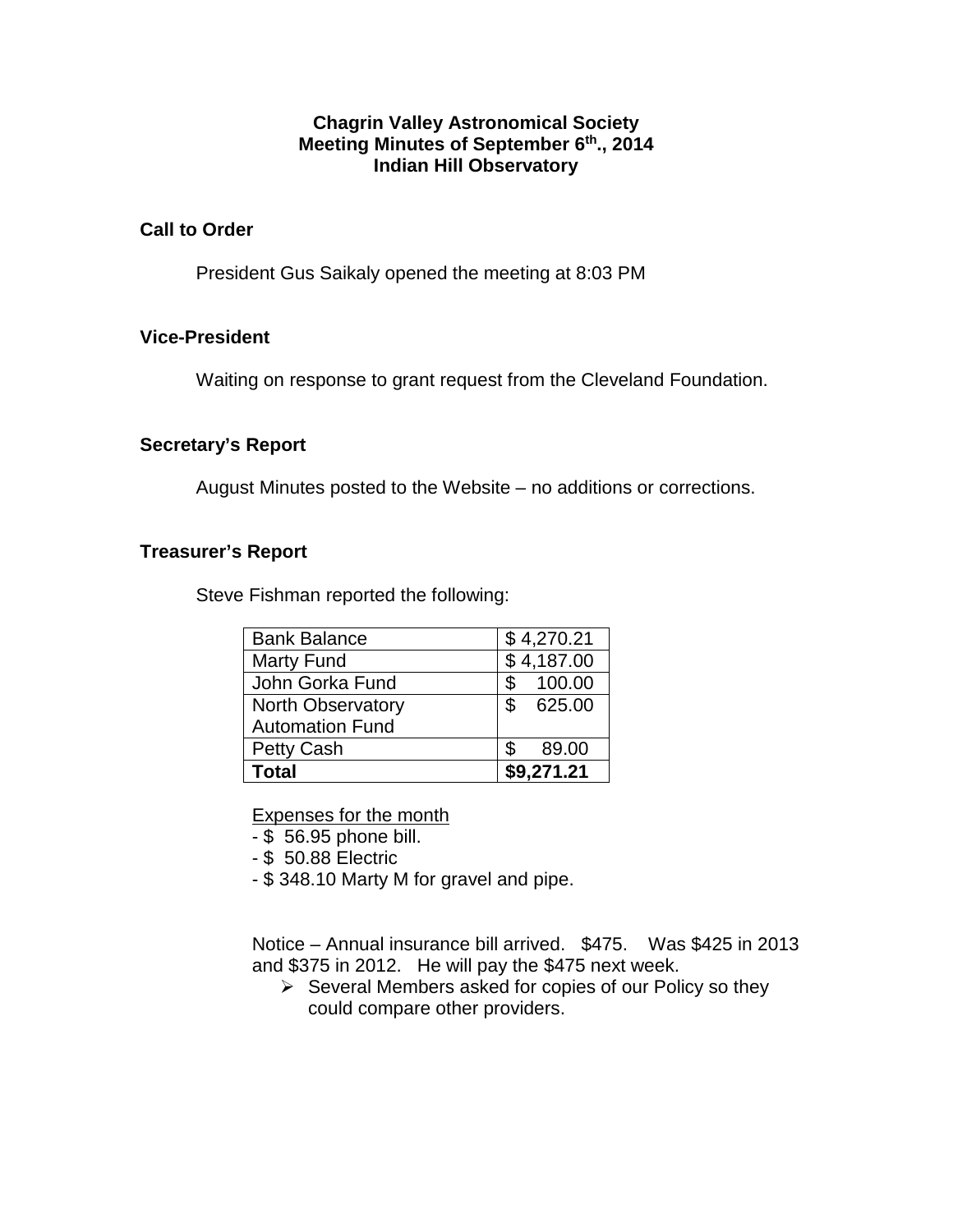#### **Editor**

Ron is seeking article contributions for the Fall 2014 Edition of The Valley Skywatcher.

#### **Observatory Director**

- Plan to finish North parking lot (fill and level) with two Saturday works sessions in September
- ServoCat Motor Control System ordered for 16" = \$1000.

### **Director of Observations**

- Monthly Sky Calendar distributed.
- Laurel School Star Party Two Friday or Saturday session for late October / early November – details by next meeting

## **New Business:**

- Astronomy Day October 4th We'll have our Table Top Display and Handouts at the Cleveland Museum of Natural History. 10am to 4pm – all Members encouraged to help out.
- Winter Meetings Sunnybrook may not be available in 2015 – asking the Membership for suggestions on other locations.
- Volunteering at Observatory Park Anyone interested should contact the Park about procedures for becoming a volunteer (background check, etc.)
- Donation from Aurora Astronomical Society Dan briefly discussed a potential donation from that group – the CVAS Officers will obtain details and discuss with Membership at October meeting.